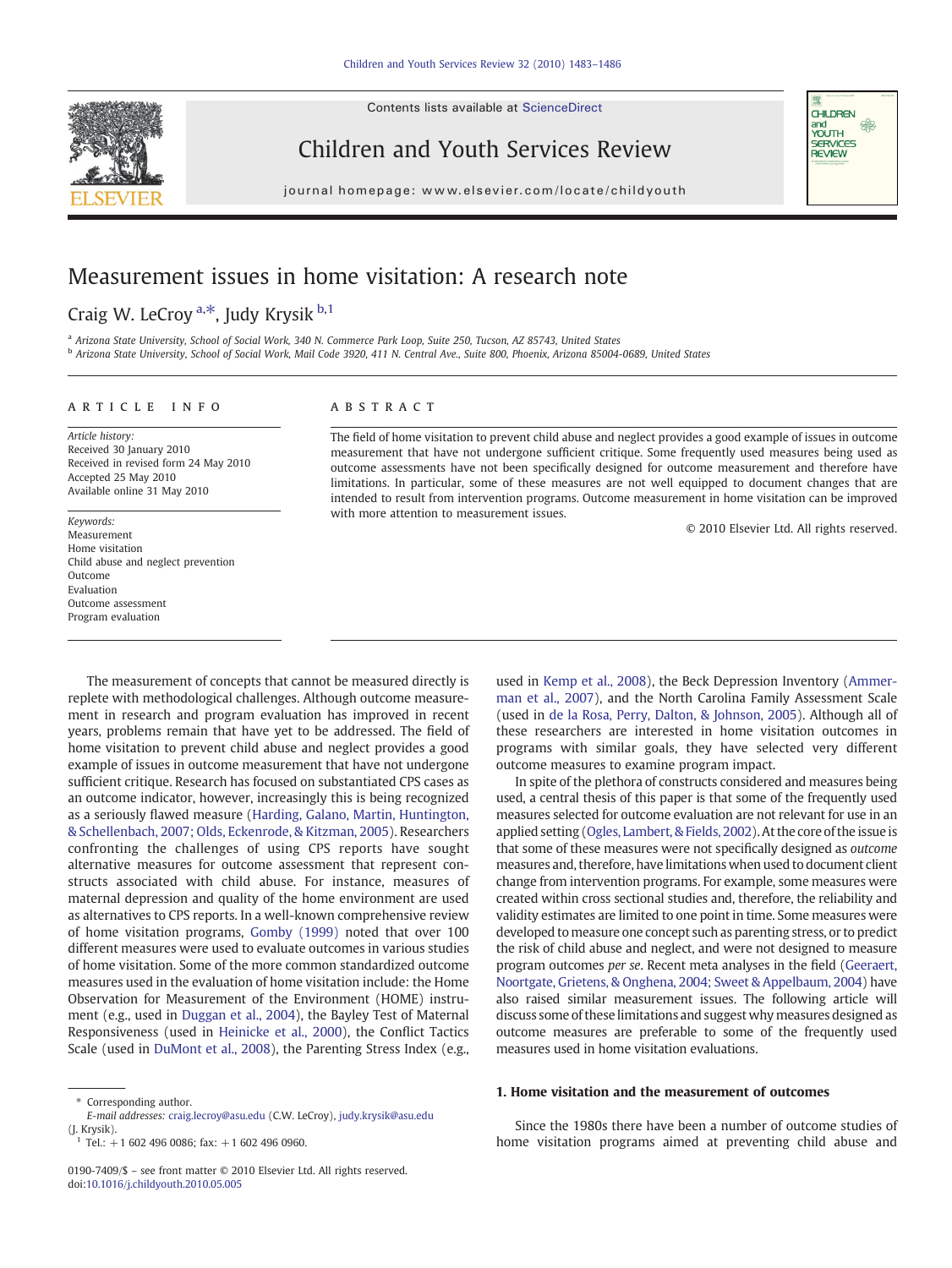neglect (e.g., [Barth, 1991; Fraser, Armstrong, Morris, & Dadds, 2000;](#page-2-0) [Olds, Henderson, Tatelbaum, & Chamberlain, 1986](#page-2-0)). Although a plethora of measures have been used in these studies, some measures have been used more than others. Two instruments in particular, the Parenting Stress Index or PSI designed for the early identification of parent/child problems that impede normal development [\(Abdin,](#page-2-0) [1995\)](#page-2-0), and the Child Abuse Potential (CAP) Inventory designed as a screening tool to identify risk of child physical abuse [\(Milner, 1994](#page-3-0)) have been widely used. Some studies have shown positive effects with the PSI (e.g., [Fraser et al., 2000](#page-2-0)), whereas other studies have shown no effects (e.g., [Duggan et al., 1999\)](#page-2-0). Similarly, the CAP Inventory has shown mixed effects with some outcome studies reporting no differences between treatment and control groups (e.g., [Barth,](#page-2-0) [Hacking, & Ash, 1988; Black, Dubowitz, Hutcheson, Berenson-Howard,](#page-2-0) [& Starr, 1995; Gondolf, 1997; MacMillan et al., 2005](#page-2-0)), and other studies showing positive effects (e.g., [Ethier, Couture, Lacharité, &](#page-2-0) [Gagnier, 2000\)](#page-2-0).

Unfortunately, when changes are not detected on well-established outcome measures, it is often concluded that the program did not work. For example, [Gondolf \(1997\)](#page-2-0) who used the CAP Inventory to evaluate the effects of child abuse prevention classes for court-ordered women concluded, "the findings fail to endorse the addition of parenting classes for woman batterers" (p.15). To demonstrate that an intervention is effective, however, one must measure change. A plausible alternative hypothesis to program failure then, is that the measure was inadequate in detecting the change that occurred, or it was measuring the wrong constructs. [Hill and Lambert \(2004\)](#page-3-0) describe sensitivity to change as the degree that an instrument accurately reflects client changes that occur following participation in the intervention. If a measure is not good at detecting program-related changes, this might explain why the findings are mixed.

Of course, it is certainly plausible that the intervention did not work and reliably shows no change—and this is the conclusion most researchers arrive at when examining outcome studies that show no change. Further, variation in program implementation and training is likely to influence outcomes ([LeCroy & Whitaker, 2005\)](#page-3-0). The point of this article is to encourage critical examination of all findings and suggest that measurement issues may also be relevant and need to be carefully examined when interpreting findings. If the measure shows no change, it is unclear if the lack of change reflected by the measure is due to a property of the measure (method variance) or to the intervention. In measurement theory, a measure is assumed to be composed of the true score and random error. Method variance refers to the most concerning type of error, and that is systematic bias or systematic error that also may be captured in a measure [\(Woszczynski & Whitman, 2004\)](#page-3-0). As noted by [Eddy, Dishion, and Stoolmiller \(1998\),](#page-2-0) "the topic of method variance has been neglected in intervention studies" (p. 61). These researchers demonstrate that for almost half of the measures used in the Adolescent Transitions Program, method variance accounted for approximately 50% of the variance. They conclude: "because method variance is likely a very large part of the variance in many psychological measures caution is warranted when drawing conclusions from data" [\(Eddy et al., 1998,](#page-2-0) p. 61). An examination of measures used in home visitation suggests method variance may be a methodological issue of some significance.

A lack of findings may be, in part, due to the sensitivity of the outcome measure to detect change. In one of the few studies to compare multiple methods of measuring change, [Andrews and Dishion](#page-2-0) [\(1994\)](#page-2-0) collected observational data of parent's ratings of negative engagement with their children and found significant reductions following the intervention. However, when they asked parents to respond to a 5-point interval scale about how well they monitored the behaviors of their child, they did not obtain statistically reliable effects. As this study demonstrates different measures of the same or related constructs may be more or less sensitive to the measurement of change.

#### 2. Common measures used in home visitation research

#### 2.1. The Parenting Stress Index

The PSI is a good example of how evaluations of home visitation programs may be attempting to measure outcomes that are less amenable to change. The PSI consists of 120 items with six child subscales, seven parent subscales, and a total scale score. An examination of the PSI reveals some items that relate to underlying personality and temperament characteristics. For example, the five items listed in Table 1 form the PSI child-related subscale for mood. These items may tap more directly into heritable traits that are believed to be stable and less amenable to change over time [\(Seligman, 2007](#page-3-0)). In recent years, evolutionary psychologists have been convincing in their studies of how extensive heritable traits are, and how resistant they are to change ([Pinker, 2002](#page-3-0)). Furthermore, personality and temperament, even if not heritable traits, are often consider difficult to change. [Seligman \(2007\)](#page-3-0) addresses this topic directly by discussing the research literature on what problems are amenable to change and what problems are not likely to change with psychological intervention. Intervention research has not examined this issue with much depth; yet this analysis can help us better understand intervention outcomes.

#### 2.2. The CAP Inventory

The CAP Inventory is a widely used measure in home visitation studies. This instrument provides an example of two aspects that are problematic when attempting to measure change. For example, the 11 items from the CAP Inventory presented in [Table 2](#page-2-0) illustrates items that reflect static rather than dynamic characteristics. Having been abused by one's parents, for example, or having a physical handicap are static characteristics. That is, no amount or type of intervention is going to change one's status on these items over time. Although these items may be predictive of an outcome in the general population such as potential for child physical abuse, using them to evaluate a secondary prevention program in which the majority of participants are likely to have experienced them is implicitly contributing to the use of "outcomes" that cannot show change. Indeed, the presence of parental risk factors such as a childhood history of abuse is commonly used to determine eligibility for home visitation programs.

The measurement of change is best when based on dynamic rather than static constructs. Many of the items in the CAP Inventory represent more static constructs and do not contain any reference to time, whereas a dynamic construct includes items that show patterns of change over time. For example, the question, 'Have you ever been arrested?' is a static indicator. Rewritten with a reference to time, e.g., 'Have you been arrested in the past six months?' the question becomes a dynamic indicator. If our interest is in reflecting change in a construct over time then the manner in which the construct is measured should be able to capture such change (see [Stoolmiller,](#page-3-0) [1994\)](#page-3-0).

Measures used for outcome assessment are often missing an assessment of how the items contribute directly to a reflection of change. [Bereiter \(1963\)](#page-2-0) issued sage advice long ago—create change items to create reliable measures of change. He suggested that when a measure is used at two points in time, the raw difference score for

Table 1 Example items from the Parenting Stress Index mood subscale.

My child cries and fuses.

My child seems to cry or fuss more often than most children. When playing, my child doesn't often giggle or laugh. My child generally wakes up in a bad mood.

I feel that my child is very moody and easily upset.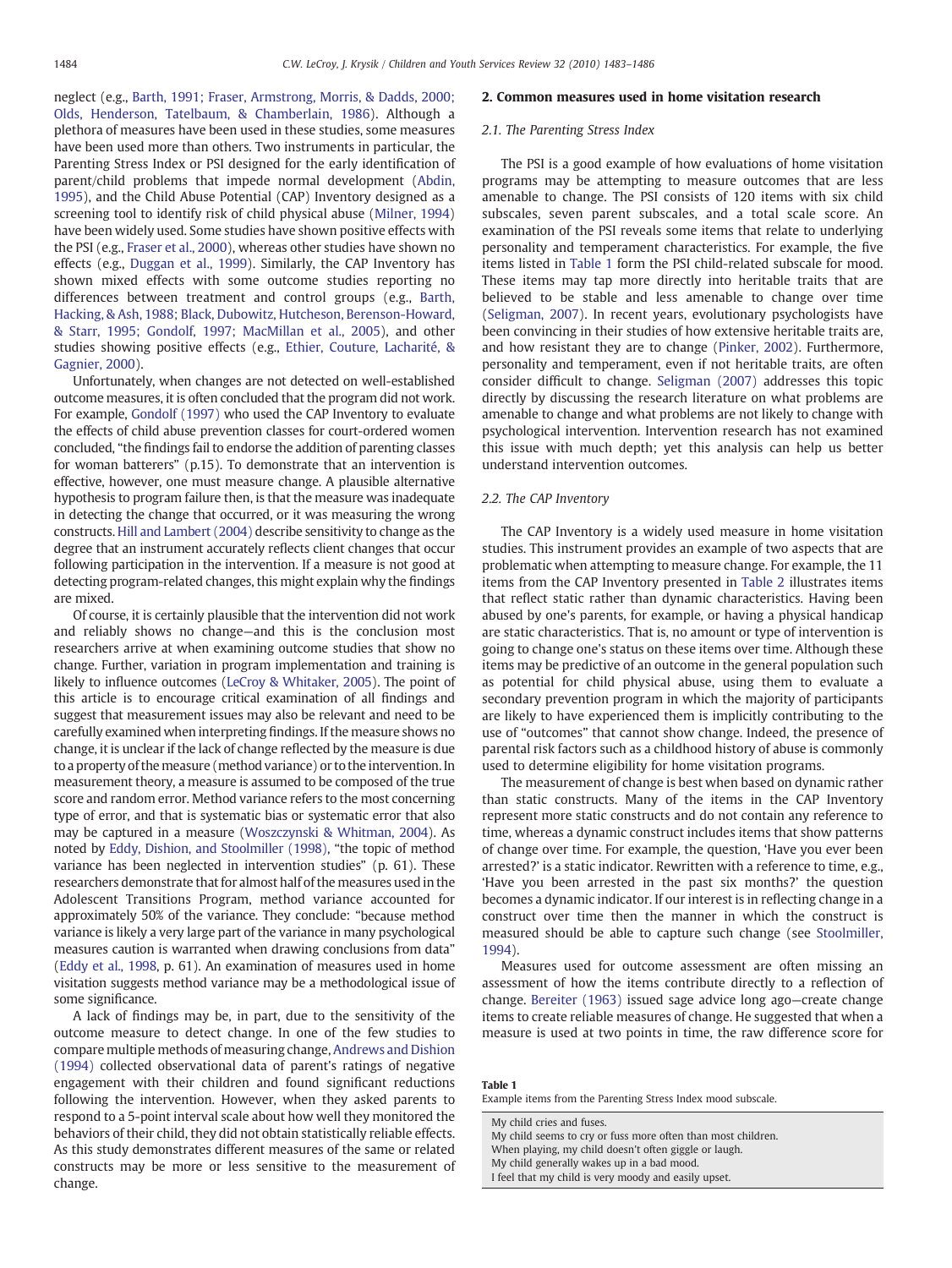#### <span id="page-2-0"></span>Table 2

Example items from the Child Abuse Potential Inventory.

| I enjoy having pets.                                  |  |
|-------------------------------------------------------|--|
| I have a child who is clumsy.                         |  |
| My telephone number is unlisted.                      |  |
| I sometimes worry that I will not have enough to eat. |  |
| My parents did not really care about me.              |  |
| I have a child who is sick a lot.                     |  |
| I have a physical handicap.                           |  |
| As a child I was abused.                              |  |
| I have a child who is slow.                           |  |
| Right now I am deeply in love.                        |  |
| As a child I was knocked around by my parents.        |  |

each item in the measure should be computed for each subject and then the set of item difference scores could be used to examine the value of the measure as an indicator of change. When the majority of items change in the same way across time, then the measure is a good measure of change. Alternatively, one could compute the weighted average or slope of the repeated measure for use as a variable in outcome analysis.

In fairness to the developers of the PSI and CAP Inventory, they developed measures that were more concerned with screening and assessment rather than documenting change. It is the application of these measures that has been problematic, rather than the measures.

Cultural relevance is a second issue in outcome evaluation that is illustrated by the CAP Inventory. Items such as "I enjoy having pets," may reflect an upper-income and ethnic bias. Many of the participants in home visitation programs have extremely low incomes, are transient, and have difficulty providing for their family's basic needs. For many, the reality of poverty is not conducive to pet ownership. Some participants of home visitation, for instance, those with a Mexican heritage, typically do not favor house pets. A second item from the CAP Inventory, "my telephone number is unlisted," also reflects a middle-class bias and does not take into consideration that a number of families rely on cellular telephones which have unlisted numbers. Fit with the program context is also an important consideration. The item shown in Table 2 that states "right now I am deeply in love," although undoubtedly intended to reflect stability and decreased risk for child physical abuse in the general population, tends to represent misplaced trust and elevated risk in a population of parents who fall in and out of love frequently with partners whom they barely know.

#### 3. Conclusions and recommendations

In summary, the more items an outcome measure includes that relate to heritable traits, static conditions, and that are culturally biased or a poor fit with the program context, the less likely it will demonstrate program impact. This suggests that for some programs, such as home visitation, to most effectively measure program outcomes there is a need to use or develop outcome measures that are tailored to the context and are explicitly designed for the purpose of outcome evaluation. The measure should pertain to what the program purports to change. Additionally, instruments used for program evaluation, beyond increased relevance and sensitivity to change, should yield information that is immediately useful in practice. That is, the best outcome instruments would assist practitioners to identify areas of need and concern, as well as areas of strength that could be used in treatment planning.

One of behavioral psychology's significant contributions has been the development of objective and specific measures of change (Eddy et al., 1998). It is important to not lose this emphasis as outcome evaluation and evidence based practice becomes main stream. A vital need in intervention research is critical examination of measures. The effectiveness of interventions cannot be discovered without well designed measures that are sensitive to change. Lambert's work

[\(Lambert, 2007; Vermeersch et al., 2004\)](#page-3-0) provides a model as the OQ®-45.2 outcome instrument was designed for repeated measurement and the ability to show change. The authors instruct those completing the measure by stating: "Looking back over the last week, including today, help us understand how you have been feeling." This measure has been shown to produce total scores that are sensitive to change in clients over short time periods and can predict outcomes documenting improvers, no changers, and deteriorators—providing practitioners with feedback directly relevant to their work. Although there are books with measures and related psychometric information (see for example Fischer & Corcoran, 2007) and review articles that list commonly used measures and related psychometric information on specific issues (see for example DeVoe & Kantor, 2002), the consideration of measures for use in outcome evaluation should go beyond a standard review of validity and reliability. Evaluators would do well to consider criteria such as sensitivity to change, heritable traits, static versus dynamic indicators, method variance, and program context. With increased attention to measurement issues we can improve the quality and value of home visitation research.

#### References

- Abdin, R. L. (1995). The Parenting Stress Index. Odessa, FL: Psychological Assessment **Resources**
- Ammerman, R. T., Bodley, A. L., Putnam, F. W., Lopez, W. L., Holleb, L. J., Stevens, J., et al. (2007). In-home cognitive behavior therapy for a depressed mother in a home visitation program. Clinical Case Studies, 6, 161−180.
- Andrews, D. W., & Dishion, T. J. (1994). The microsocial structure underpinnings of adolescent problem behavior. In M. Lamb, & R. Ketterlinus (Eds.), Adolescent problem behavior (pp. 187−207). Hillsdale, NJ: Erlbaum.
- Barth, R. P. (1991). An experimental evaluation of in-home child abuse prevention services. Child Abuse and Neglect, 15, 363−375.
- Barth, R. P., Hacking, S., & Ash, J. R. (1988). Preventing child abuse: An experimental evaluation of the Child Parent Enrichment Project. Journal of Primary Prevention, 8, 201−217.
- Bereiter, C. (1963). Some persisting dilemmas in the measurement of change. In C. Harris (Ed.), Problems in measuring change (pp. 24−36). Madison: University of Wisconsin Press.
- Black, M. B., Dubowitz, H., Hutcheson, J., Berenson-Howard, J., & Starr, R. H., Jr. (1995). A randomized clinical trial of home intervention for children with failure to thrive. Pediatrics, 95, 807−814.
- de la Rosa, I. A., Perry, J., Dalton, L. E., & Johnson, V. (2005). Strengthening families with first-born children: Exploratory story of the outcomes of a home visitation intervention. Research on Social Work Practice, 15, 323−338.
- DeVoe, E. R., & Kantor, G. K. (2002). Measurement issues in child maltreatment and family violence prevention programs. Trauma, Violence, and Abuse, 3, 15−39.
- Duggan, A., McFarlane, E., Fuddy, L., Burrell, L., Higman, S. M., Windham, A., et al. (2004). Randomized trial of a statewide home visiting program: Impact in preventing child abuse and neglect. Child Abuse & Neglect, 28, 597−622.
- Duggan, A. K., McFarlane, E. C., Windham, A. M., Rhode, C. A., Salkever, D. S., Fuddy, L., et al. (1999). Evaluation of Hawaii's Healthy Start Program. The Future of Children, 9, 66−90.
- DuMont, K., Mitchell-Herzfeld, S., Greene, R., Lee, E., Lowenfels, A., Rodriguez, M., et al. (2008). Healthy Families New York (HFNY) randomized trial: Effects on early child abuse and neglect. Child Abuse & Neglect, 32, 295−315.
- Eddy, M. J., Dishion, T. J., & Stoolmiller, M. (1998). The analysis of intervention change in children and families: Methodological and conceptual issues embedded in intervention studies. Journal of Abnormal Child Psychology, 26, 53−69.
- Ethier, L. S., Couture, G., Lacharité, C., & Gagnier, J. P. (2000). Impact of a multidimensional intervention programme applied to families at risk for child neglect. Child Abuse Review, 9, 19−36.
- Fischer, J., & Corcoran, K. (2007). Measures for clinical practice and research: A sourcebook, 4th ed Oxford: Oxford University Press.
- Fraser, J. A., Armstrong, K. L., Morris, J. P., & Dadds, M. R. (2000). Home visiting intervention for vulnerable families with newborns: Follow-up results of a randomized controlled trial. Child Abuse and Neglect, 24, 1399−1429.
- Geeraert, L., Noortgate, W. V., Grietens, H., & Onghena, P. (2004). The effects of early prevention programs for families with young children at risk for physical child abuse and neglect: A meta-analysis. Child Maltreatment, 9, 277−291.
- Gomby, D. S. (1999). Understanding evaluations of home visitation programs. The Future of Children, 9, 27−43.
- Gondolf, E. W. (1997). An experimental evaluation of child abuse prevention courses for court-ordered women batterers. A report for the Child Trust Fund of Pennsylvania. Harrisburg, PA: Pennsylvania Department of Welfare.
- Harding, K., Galano, J., Martin, J., Huntington, L., & Schellenbach, C. J. (2007). Healthy Families America effectiveness: A comprehensive review of outcomes. Journal of Prevention and Intervention in the Community, 34, 149−179.
- Heinicke, C. M., Goorsky, M., Moscov, S., Dudley, K., Gordon, J., Schneider, C., et al. (2000). Relationship-based intervention with at-risk mothers: Factors affecting variations in outcome. Infant Mental Health Journal, 21, 133−155.